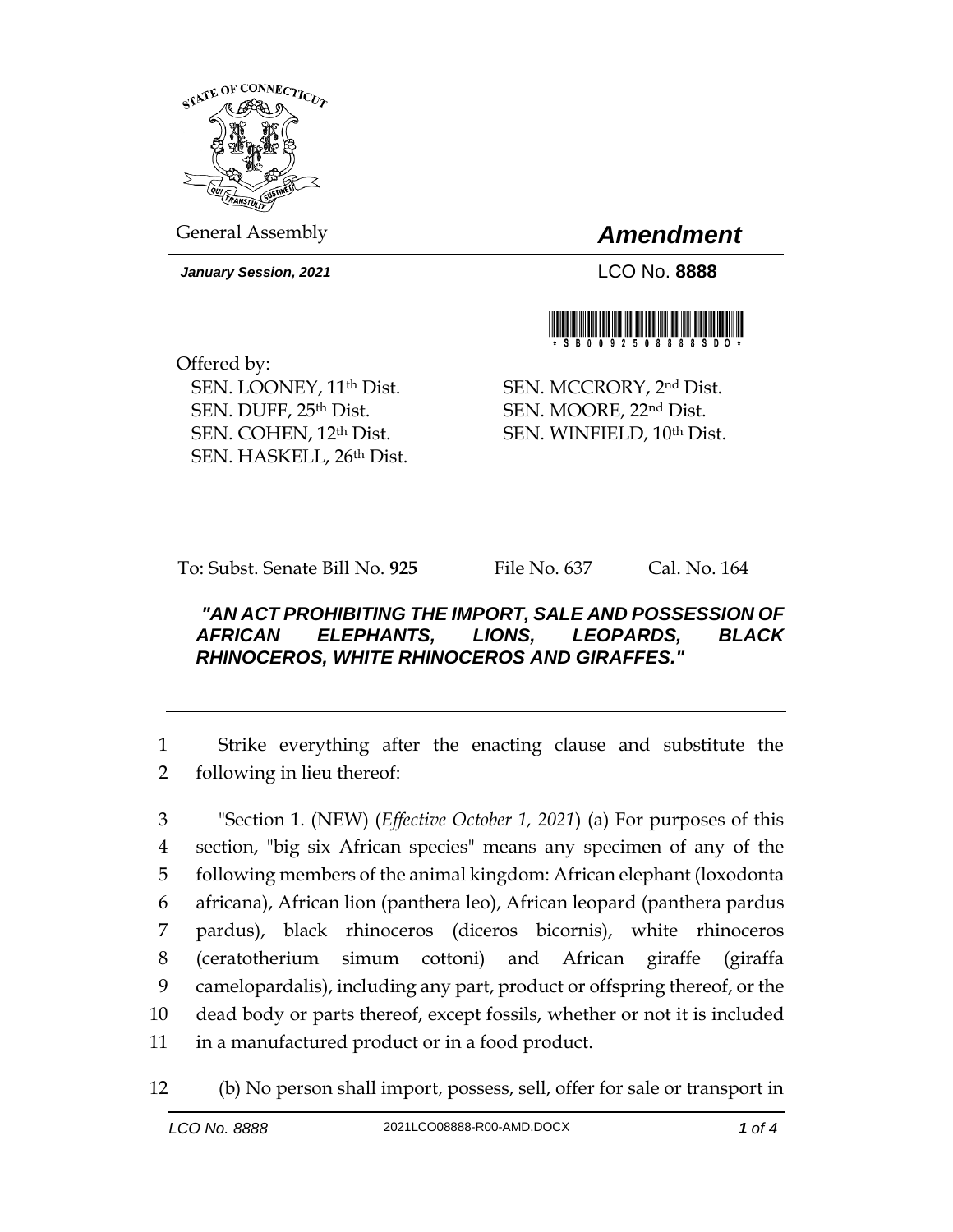this state any big six African species.

 (c) Any law enforcement officer shall have authority to enforce the provisions of this section and, whenever necessary, to execute any warrant to search for and seize any big six African species imported, possessed, sold, offered for sale or transported in violation of this section.

 (d) The provisions of subsection (b) of this section shall not apply if the posession of such specimen of a big six African species is expressly authorized by any federal law or permit, or if any of the following conditions exist that are not otherwise prohibited by federal law: (1) Such specimen of a big six African species was located or possessed within the state prior to the effective date of this section and the legal owner of such specimen obtained a certificate of possession from the Commissioner of Energy and Environmental Protection not later than one hundred eighty days after the effective date of this section; (2) such specimen of a big six African species is to be part of a temporary or permanent collection of a museum or an educational or scientific institution that has a tax exemption from the federal Internal Revenue Service as an educational or scientific institution or is to be used by a zoological institution for educational purposes, provided such specimen is not subsequently sold, offered for sale, traded, bartered or distributed to any other party that is not a tax exempt museum or educational or scientific institution; (3) such specimen was imported to the state by a tax exempt educational or scientific institution for purposes of research; (4) such specimen of a big six African species is possessed in the state for the purpose of performing taxidermy services, provided such specimen is removed from the state not later than fourteen days following completion of such taxidermy services; or (5) such specimen of a big six African species is distributed directly to a legal beneficiary of a trust or to a legal heir provided: (A) Such specimen was located or possessed by the decedent prior to the effective date of this section, (B) such beneficiary or heir does not subsequently sell, offer for sale, trade, barter or distribute such specimen to any other person, and (C) such beneficiary or heir obtains a certificate of possession from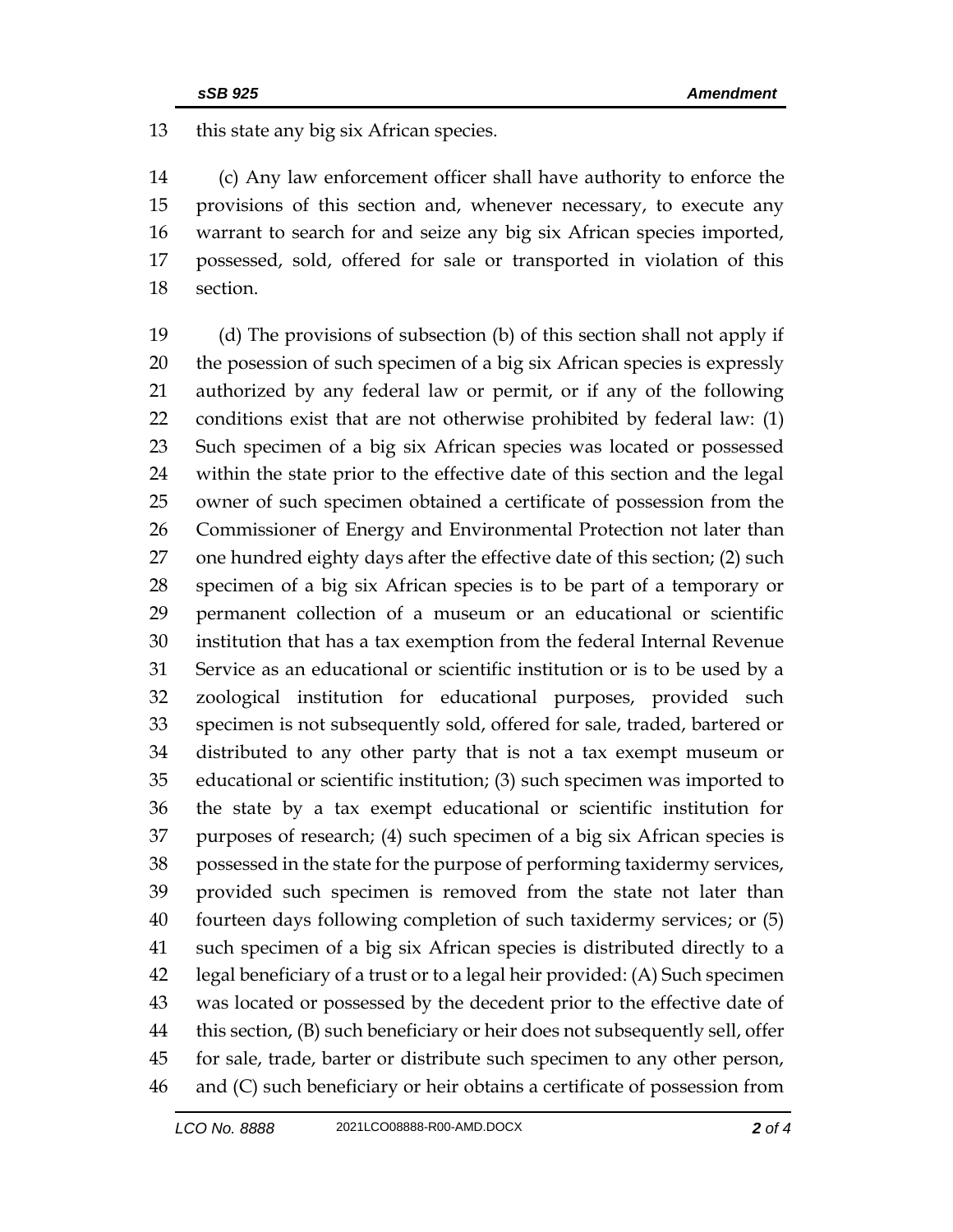the Commissioner of Energy and Environmental Protection not later than one hundred eighty days after receipt of such specimen.

 (e) Any specimen of a big six African species and any other property or item used in connection with a violation of the provisions of this section shall be seized and held pending any criminal proceeding pursuant to this section. In any criminal prosecution pursuant to this section, secondary evidence, including, but not limited to, photographs, shall be admissible against the defendant to the same extent as such specimen would be admissible.

 (f) Any person who violates the provisions of this section for a first offense shall be guilty of a class A misdemeanor. Any person who subsequently violates the provisions of this section shall be guilty of a class D felony.

 (g) Any specimen of a big six African species and any other property or item that is seized and held pursuant to this section shall be forfeited and, upon such forfeiture, destroyed if seized from any person who is found to have violated the provisions of this section or who is restrained by a judgment from importing, possessing, selling, offering for sale or transporting any specimen of a big six African species on the grounds that such activity is or would be a violation of the provisions of this section. Nothing in this subsection shall be construed to require or authorize the destruction of a living specimen of a big six African species.

 (h) Nothing in this section shall be construed to apply to the importing, possessing, selling, offering for sale or transporting of ivory in this state.

 (i) Nothing in this section shall be construed to apply to the importing, transporting or possessing of a live big six African species by any zoological institution or circus.

 (j) Nothing in this section shall be construed to apply to the transportation, purchase, exhibition or use of any animal in a motion